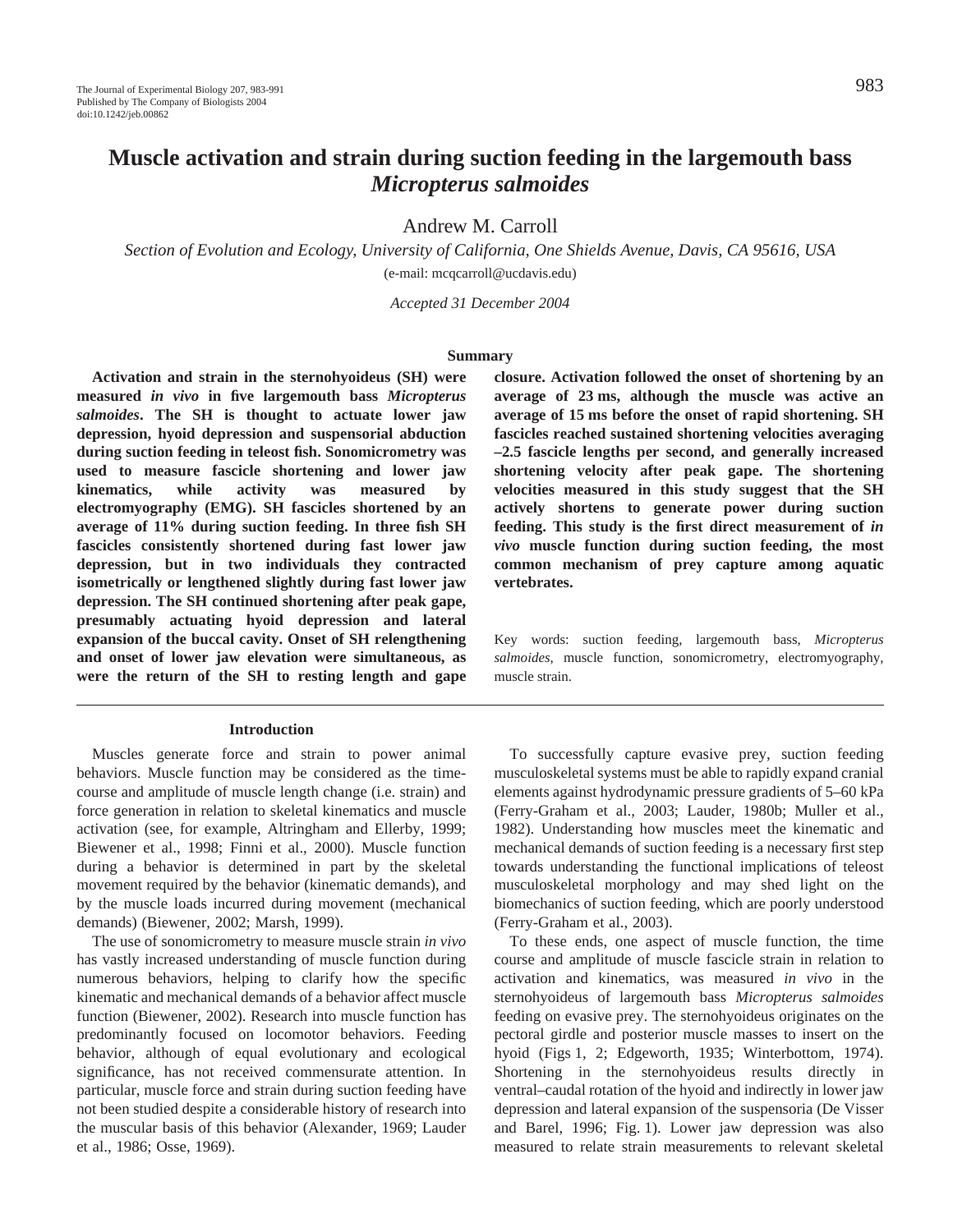

kinematics. This study is the first direct measurement of muscle strain during suction feeding.

The sternohyoideus is known to be active during suction feeding (Grubich and Wainwright, 1997; Lauder et al., 1986; Osse, 1969), but its function cannot be determined without information on fascicle strain patterns. The sternohyoideus may shorten during contraction or may contract isometrically, either to resist action of the epaxial muscles or transmit strain from larger more posterior muscle masses (Fig. 1). Thus, a primary objective of this study was to understand how the sternohyoideus functions during feeding. Because generation of both force and velocity were thought to be important to suction feeding performance, it was predicted that the sternohyoideus would contract at velocities that permit muscular power production during some or all of its active period. In the absence of *in vitro* data on the velocity at which largemouth bass white-muscle fibers produce maximal power, it was predicted that the muscle would contract at approximately 1/3 maximum velocity or about three muscle lengths per second, assuming a maximum contraction velocity of about ten muscle lengths per second (Askew and Marsh, 1998; Hill, 1938; Rome, 1998).

#### **Materials and methods**

#### *Animals*

Five largemouth bass *Micropterus salmoides* Lacapede [28–32 cm standard length (*SL*)] were used in this study. Largemouth bass are known to specialize on large, elusive prey in the wild and to feed aggressively in captivity despite instrumentation (Etnier and Starnes, 1993; Sanford and Wainwright, 2002). Largemouth bass have also been the subject of numerous studies into the functional morphology of suction feeding (Grubich and Wainwright, 1997; Norton and Brainerd, 1993; Nyberg, 1971; Richard and Wainwright, 1995; Sanford and Wainwright, 2002; Thys, 1997). Fish were fed live Fig. 1. Action of the sternohyoideus (SH) in medial  $(A)$ and ventral (B) views. (A) The SH originates on posterior myosepta and the pectoral girdle. Thick ligaments connect the urohyal to the hyoid structure, so that the primary action of the sternohyoideus is to rotate the hyoid about its articulation on the suspensioria, depressing the buccal floor away from the neurocranium and expanding the buccal cavity. Ventral rotation of the hyoid results in depression of the lower jaw through a linkage between the proximal ends of the hyoid and the mandible. (B) Caudal movement also widens the midventral angle of the hyoid, rotating the suspensoria laterally from the neurocranium and laterally expanding the buccal cavity.

goldfish (*Carassius auratus*) and squid pieces (*Loligo* sp.) prior to experimentation, with feeding discontinued 3–6 days prior to surgery. Animals were maintained at 22°C and were housed and maintained in accordance with University of California at Davis animal use and care protocols (#10211).

#### *Surgery*

Prior to surgery fish were anaesthetized by emersion in  $0.3$  g l<sup>-1</sup> of MS-222 (tricaine methane sulfonate). Fish were then moved to a surgical tray containing  $0.1$  g l<sup>-1</sup> of MS-222 and returned to higher concentrations only if they awoke. Surgery lasted less than 30 min and most fish did not awake during surgery.

Sonomicrometry was used to measure gape and muscle strain. In sonomicrometry, small piezo-electric crystals are used to measure distances. The crystals work by transmitting and receiving ultrasound, with the time of sound travel used to measure distance. The utility of using sonomicrometry to measure distances within muscle tissue and water has been established in numerous previous studies (Biewener, 2002; Hoffer et al., 1989; Sanford and Wainwright, 2002). The speed of sound in muscle was estimated as  $1560 \text{ m s}^{-1}$  (Mol and Breddels, 1982). This velocity underestimated kinematic measurements because the velocity of sound in water was overestimated. The timing of lower jaw depression was the parameter of interest not the absolute distance of lower jaw depression, so this overestimation did not seriously affect results.

To measure lower jaw depression, two 2 mm omnidirectional sonometric crystals (Sonometrics Corp., London, ON, Canada) were passed beneath the operculum, rostral to the first gill arch, and into the mouth. One crystal was sutured to the lower jaw just inside the mandibular symphysis, while the other was sutured to the palate lateral to the vomer (Fig. 2). Crystal wires were secured to the dorsal skin of the fish leaving enough slack for normal movement of the jaws and head.

To measure fascicle strain, two 1 mm crystals were inserted between fascicles in the lateral surface of the sternohyoideus. A 1 mm incision was made through the skin and fascia of the sternohyoideus and a 5-0 suture passed through the skin on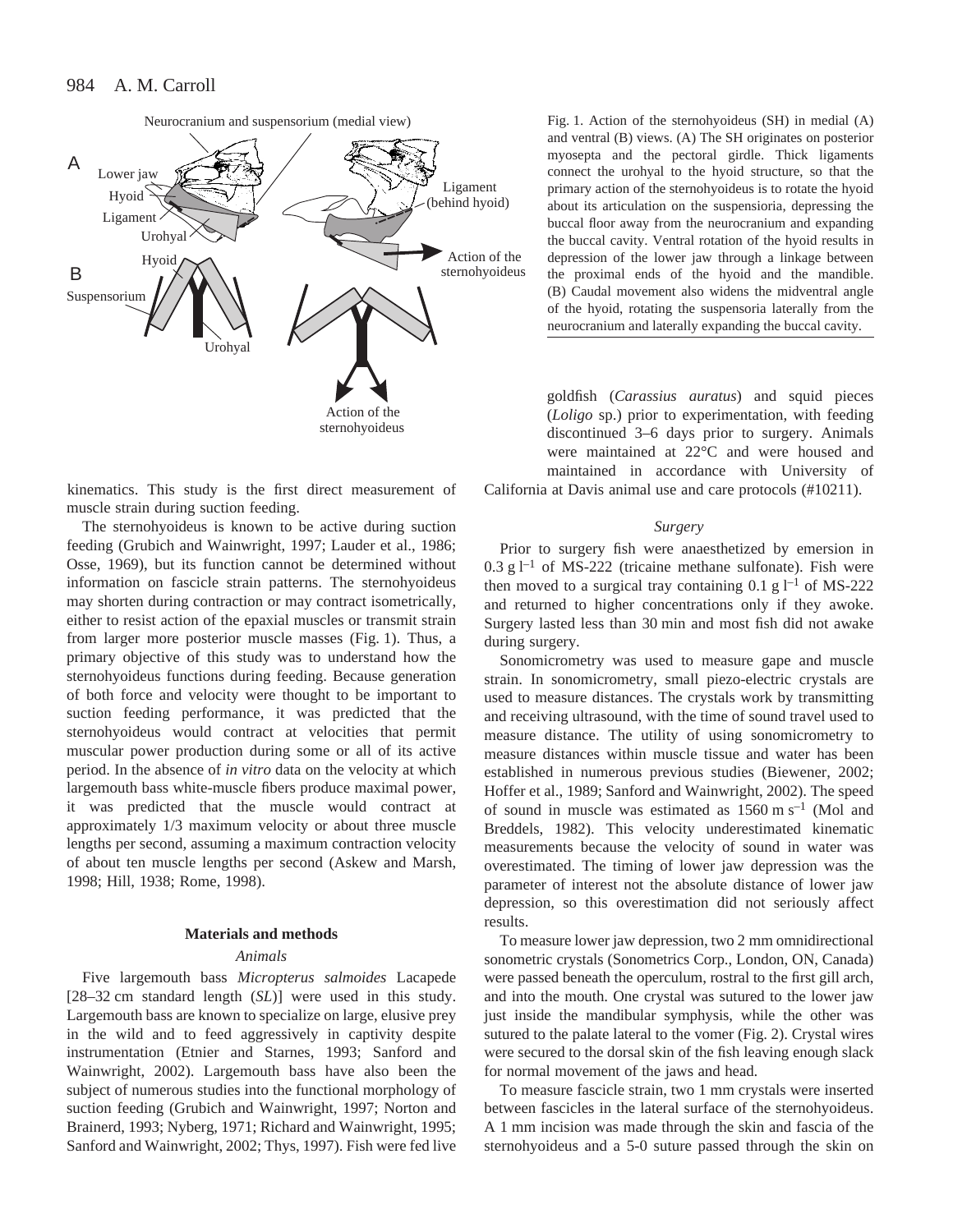

Fig. 2. Lateral view of the anatomy of the sternohyoideus *in situ*, showing the location of sonomicrometry crystals and EMG electrodes in this study. The sternohyoideus originates on the pectoral girdle and on posterior hypaxial myosepta and inserts on the urohyal bone. There are three myomeres between the pectoral girdle and the urohyal. 1 mm crystals were placed rostal and caudal to the middle myomere. An electrode was placed in the middle myomere. 2 mm crystals were placed on the symphysis of the lower jaw and on the anterior palate just lateral to the vomer. For this figure the hyoid, lower jaw and upper jaw were sectioned, and the gills and part of the suspensoria were removed to expose the sternohyoideus.

either side of the incision. Muscle fascicles were gently separated with a blunt probe and the crystal was passed between them with a plastic introducer. The suture was tightened, securing the crystal. The introducer was removed and the skin on either side of the cut was sutured tightly around the wire. Crystals secured by these methods moved freely with underlying muscle fascicles and stayed in place until the end of each experiment. Crystal distance varied from 11–17 mm between preparations. Crystals were inserted along fascicle lines so that fascicle strain would be accurately recorded. The accuracy of crystal distance was checked with calipers prior to recovery of the fish. The movement of crystals with muscle shortening was also checked prior to recovery. Crystal strain and strain rate were interpreted as fascicle strain and strain rate based on the assumptions that crystals were aligned along parallel fascicles and that changes in crystal distance reflected changes in fascicle length.

Bipolar electrodes were fashioned from 0.002 inch (0.051·mm) bi-filament stainless steel, Teflon-coated wire (California Fine-Wire, Grover Beach, CA, USA) by exposing and spreading the wire tips. The electrode wire was bent into a hook 3–5 mm before the exposed tip and the whole wire (approximately  $2 \text{ m}$ ) was threaded through a 26-gauge hypodermic needle. After crystal implantation the electrodes were inserted into the sternohyoideus body *via* the hypodermic needle and kept in place by the hook in the wire. Care was taken to consistently place electrodes between and just under crystals.

Surgery took place the night before experimentation, allowing the fish to recover overnight before experimentation. Data collection took place the next morning as soon as the fish were willing to feed and continued until satiation. During data

# *Suction feeding in largemouth bass* 985

collection fish were fed live goldfish (approximately 4 cm *SL*). At the conclusion of data collection fish were re-anesthetized and instrumentation was removed. Surgical wounds were extensively cleaned with commercial povidone–iodide solution and left open to prevent infection. Fish were returned to their home tank after instrument removal and monitored for 6–8 h. All fish survived experimentation.

#### *Data collection*

Crystal signals were digitized with a Sonometrics TRX-8 conversion box (Sonometrics Corp.) connected to a PC running Sonoview software (Sonometrics Corp.). The PC and software were also used to collect, digitize and record amplified EMG signals. EMG signals were amplified with a differential amplifier (A-M systems, Everett, WA, USA). Using the same software to record EMG and crystal data allowed more convenient synchronization of activity, strain and kinematic signals, but required the EMG signal to be digitized at sampling rates of no more than 500 Hz. One set of data was collected at 700 Hz, but this higher sampling rate markedly increased noise in the strain signal.

#### *Data analysis*

Crystal and EMG data were converted to tab-delimited ASCII text files and opened as Microsoft Excel spreadsheets. Crystal data were first smoothed by manually removing obvious outlying points, then with a 3-point rolling average. These methods were found to produce smooth strain profiles without altering the relative timing of discrete events at the sampling frequencies used in this study. The distance between the lower jaw and the neurocranium was normalized by subtracting the minimum distance for each strike from each value and then dividing by the maximum distance for the individual. Fascicle length at each point in time was normalized by subtracting each value from length at onset and dividing by the resting length for the preparation. Because crystal distance at feeding onset varied between strikes, resting length was calculated as the mean crystal distance at onset for each strike in the preparation. The timing of kinematic events (slow onset of lower jaw depression, fast onset of lower jaw depression, peak gape and onset of lower jaw closing), strain events (onset of shortening, onset of fast shortening, peak strain and return to resting length), and activation events (onset and offset) were taken manually from kinematic, strain and activation profiles graphed in Excel. The timing of peak gape was not taken as the time of maximum gape but rather as the end of fast opening (Fig. 3). The onset of fast fascicle shortening was identified by increases to shortening velocities of  $-1.5$  or greater fascicle lengths  $(FL)$  s<sup>-1</sup>. Although this was an arbitrary value, it was found to be a useful way to demarcate the onset of rapid shortening. The timing of each event was subtracted from each other event to produce a matrix of latencies. Latencies were averaged for each individual and individual means were averaged (Table 1). For events thought to be simultaneous, the latencies were compared to a predicted mean of zero in single *t*-tests. Events were considered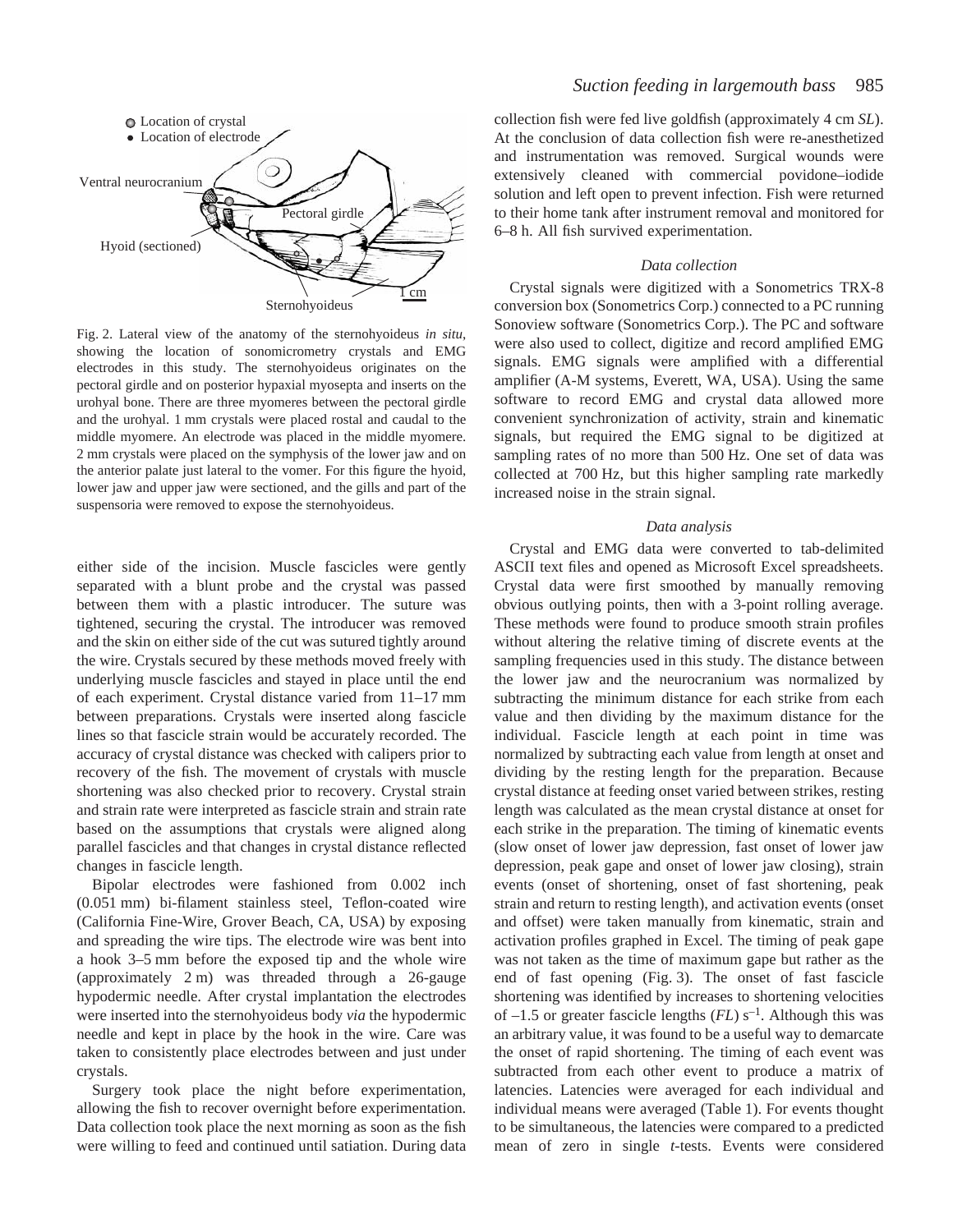

Fig. 3. (A–F) Representative profiles of the lower jaw kinematics (thick, upper trace), sternohyoideus fascicle strain (middle trace) and EMG signal (thin, lower trace) are depicted. Lower jaw displacement and fascicle strain were normalized by subtracting by the minimum crystal distance and dividing by the maximum gape distance or resting fascicle length (*FL*) for a preparation. The drop line indicates the end of fast lower jaw depression, which is defined in this study as peak gape. The timing of fascicle strain and kinematics were closely matched within each strike, but there is variability in the strain profile and in the relationship between activation and strain. (A), (C) and (D) show a 'notch' during fast lower jaw depression indicating slight lengthening. Each strike is from a different fish with the exception of (C) and (D),which are from the same fish. *l*, *FL* at each sampling time; *l*0, resting *FL*; (*l*−*l*0)/*l*0=normalised strain*.* See Materials and methods for details.

simultaneous if their latency did not significantly differ from zero (*P*<0.05).

Instantaneous shortening velocity was calculated at each point by subtracting strain at the present time from strain at the previous point and dividing by the time between samples. Two velocities were calculated for each strike: total shortening velocity (the normalized total amplitude of shortening divided by total time to peak strain) and fast shortening velocity (the normalized change in amplitude between the onset of fast

shortening and peak strain divided by the latency between these two events).

# **Results**

# *Lower jaw kinematics*

There was a consistent relationship among measured kinematic, strain and activation patterns (Figs 3, 4; Table 1). Lower jaw depression began with a slow phase of small amplitude, which was followed by a fast phase of large amplitude ending in peak gape (Fig. 3). The fast phase averaged  $26\pm1$  ms in duration. The lower jaw remained depressed for an average of  $28\pm 5$  ms before the onset of closing and closed in an average of  $44\pm3$  ms (Table 1). The kinematics of lower jaw depression were as described in other studies of similarly sized *M. salmoides* (Richard and Wainwright, 1995; Sanford and Wainwright, 2002), indicating that instrumentation did not gravely affect performance in this study.

# *Muscle activity*

Sternohyoideus activity was observed in all feeding events, but the timing of activation varied among feeding events. For instance, in some strikes activity was nearly simultaneous with the onset of shortening (Fig. 3B), while in others sternohyoideus shortening began 40–60 ms before onset of activation (Fig. 3E). On average, observable activity began  $23±6$  ms after the onset of sternohyoideus strain. The sternohyoideus was always active before the fast shortening period. The latency between onset activation and onset of fast shortening was less variable within individuals than the latency between onset of activation and onset of slow shortening (*t*-test of latency S.E.M. values by individual *P*<0.01, *N*=5). Activity in the sternohyoideus usually ended simultaneously with peak strain and the onset of lower jaw closing (Fig. 4, Table 1). Sternohyoideus activity was never observed prior to the onset of muscle shortening, but was always observed before the onset of fast shortening (Fig. 4, Table 1).

#### *Fascicle strain*

Sternohyoideus fascicles shortened by an average of 11±0.7% across individuals. The onset of shortening was nearly simultaneous with the onset of slow jaw depression (Table 1), and typically continued smoothly until maximum strain was reached (Fig. 3). In two fish it was common for the sternohyoideus to discontinue shortening or lengthen after the onset of fast lower jaw depression  $(Fig. 3A, C, D)$ . The sternohyoideus usually began to shorten again about the time of peak gape. The relationship between sternohyoideus shortening and peak gape varied among individuals. In three individuals there was significantly greater strain after peak gape than before peak gape  $(Fig. 5)$ ; in the other two individuals there was roughly equivalent strain before and after peak gape. In all strikes the sternohyoideus continued to shorten after peak gape. On average, peak strain occurred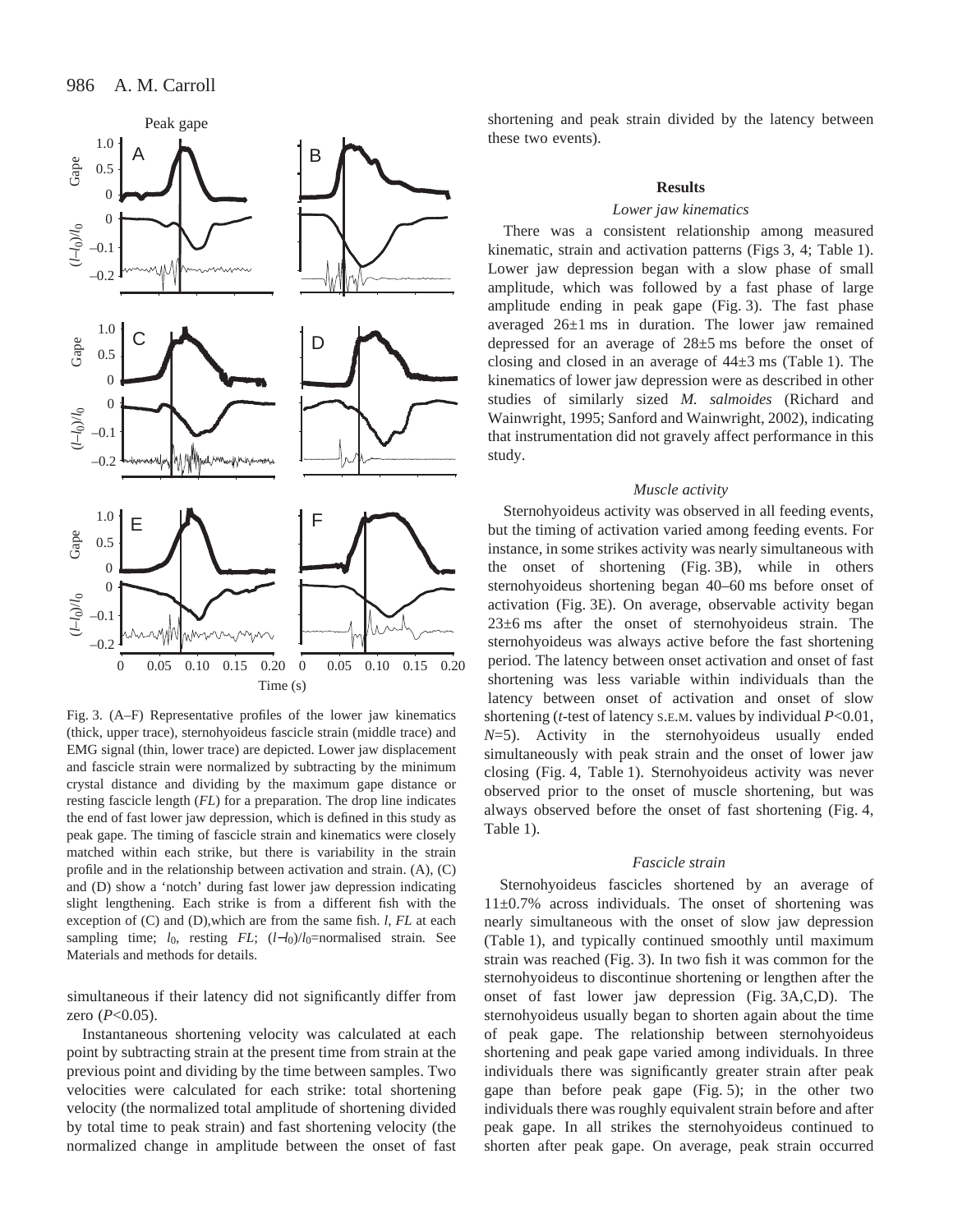|                  | Gape kinematic events |         |                      | Strain        |             |             |           | <b>EMG</b> activation |             |              |
|------------------|-----------------------|---------|----------------------|---------------|-------------|-------------|-----------|-----------------------|-------------|--------------|
|                  | Fast                  | Peak    | Closing onset Closed |               | Onset       | Fast        | Peak      | Return                | Onset       | Offset       |
| Gape             |                       |         |                      |               |             |             |           |                       |             |              |
| Slow             | $-36\pm6$             | $-62+6$ | $-90\pm10$           | $-135 \pm 12$ | $3+4*$      | $-42\pm 6$  | $-90+7$   | $-135\pm13$           | $-27+7$     | $-94 \pm 12$ |
| Fast             |                       | $-26+1$ | $-55+5$              | $-98+6$       | $33\pm4$    | $-6 \pm 5*$ | $-54+2$   | $-99\pm8$             | $9\pm2$     | $-58+7$      |
| Peak             |                       |         | $-28+5$              | $-72+7$       | $59 \pm 4$  | $20 \pm 6$  | $-28\pm3$ | $-73\pm8$             | $35 \pm 2$  | $-32\pm7$    |
| Closing onset    |                       |         |                      | $-44\pm3$     | 87±6        | $49\pm8$    | $-0\pm3*$ | $-45+4$               | $64\pm5$    | $-3\pm3*$    |
| Closed           |                       |         |                      |               | $131 \pm 8$ | $93\pm8$    | $44\pm 5$ | $-1\pm2*$             | $107 + 7$   | $41\pm3$     |
| Strain           |                       |         |                      |               |             |             |           |                       |             |              |
| Onset            |                       |         |                      |               |             | $-39\pm6$   | $-87+4$   | $-132+9$              | $-23\pm 6$  | $-91\pm8$    |
| Fast             |                       |         |                      |               |             |             | $-49+6$   | $-93 \pm 10$          | $15\pm7$    | $-52\pm9$    |
| Peak             |                       |         |                      |               |             |             |           | $-45\pm 6$            | $65\pm3$    | $-3\pm5*$    |
| Return           |                       |         |                      |               |             |             |           |                       | $108 \pm 8$ | $41\pm4$     |
| <b>EMG</b> onset |                       |         |                      |               |             |             |           |                       |             | $-67+6$      |

Table 1. Latencies (ms) between activation, strain and kinematic events of the lower jaw during suction feeding in largemouth *bass*

Values are means  $\pm$  SEM for five individuals with 4–9 feedings per individual. See Fig. 3 for details. \*Latency was not significantly different from zero in single *t*-test (*P*<0.05).



Fig. 4. Timing of kinematic, strain and activation events relative to peak gape. The timing  $\pm$  s.E.M. (among individuals not within) relative to peak gape are displayed. (The same information is given in row three of Table 1.) The following events were all nearly simultaneous: (1) the onset of slow jaw opening and of fascicle strain; (2) the onset of fast jaw opening and of fast fascicle strain; (3) the onset of jaw closing, peak fascicle strain, and the offset of activity; and (4) the return of the lower jaw and of fascicle to resting length.

Fig. 5. Total shortening velocity (A) and strain (B) before and after peak gape in individuals, showing individual means ± S.E.M. Shortening velocity is expressed as absolute values  $(FL \, \text{s}^{-1})$ . An asterisk indicates a significant difference between strain or shortening velocity before and after peak gape (*P*<0.05). Shortening velocity always increased after peak gape, though the result was not significant in one individual. Strain is presented as percent of total strain. In three individuals the sternohyoideus generated significantly more strain after peak gape, while in the two others the levels were insignificantly different. The two individuals in whom less than 40% fascicle strain occurred before peak gape are the same two that showed isometric contraction or slight lengthening during fast jaw opening.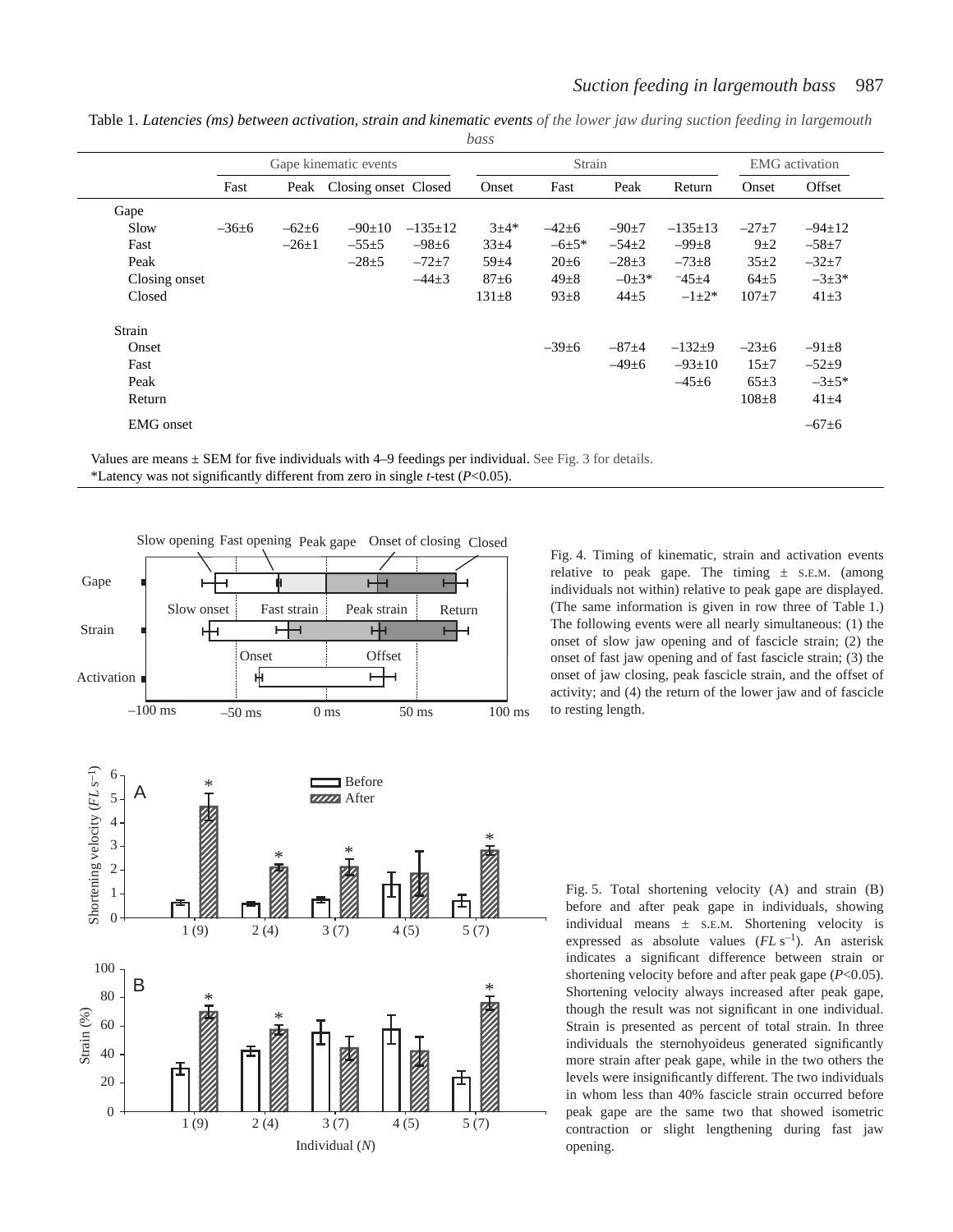

 $28±3$  ms after peak gape. The onset of lower jaw closing was simultaneous with the cessation of fascicle shortening and muscle activity (Figs 3, 4; Table 1). The return of sternohyoideus to its resting length was simultaneous with the return of the jaw to its closed position (Table 1).

### *Shortening velocity*

Averaged velocity profiles for three individuals are shown in Fig. 6. Shortening started slowly but increased rapidly near the time of peak gape. This rapid increase in negative slope of the strain profile marked the onset of the fast shortening period. Shortening velocity during fast lower jaw depression was variable between individuals. In most individuals the sternohyoideus contracted rapidly during fast lower jaw depression, but in two individuals the sternohyoideus showed little strain or positive strain during most of rapid lower jaw depression (Figs 3, 6). In all individuals sternohyoideus shortening was faster after peak gape than before peak gape (Fig. 5). Instantaneous shortening velocities during the fast portion of shortening ranged from  $-2$  to  $-5$   $FLs^{-1}$  (Fig. 6). Fast shortening levels were typically maintained until peak strain. Total velocity of fascicle shortening for the sternohyoideus averaged  $-1.3\pm0.12$  *FL* s<sup>-1</sup> across all individuals. Total fast shortening velocities averaged  $-2.5\pm0.40$  *FL* s<sup>-1</sup> (Fig. 7). In all strikes the majority of peak strain occurred during the fast period (Fig. 7).

# **Discussion**

The sternohyoideus has been implicated as a suction feeding actuator because of its anatomical position, and because it typically depolarizes during suction feeding behavior (Grubich and Wainwright, 1997; Lauder et al., 1986; Osse, 1969). While the presence of activity indicates that the sternohyoideus generates force during suction feeding, no previous study has Fig. 6. Instantaneous shortening velocity relative to peak gape from three individuals are displayed. This figure shows the change in normalized length between each sampling period, averaged within individuals and smoothed. Fish 1 showed roughly isometric contraction during fast lower jaw depression, while fish 5 showed lengthening during fast lower jaw depression. These fish also displayed less than 40% fascicle strain prior to peak gape. Fish 1 showed a gradual increase in shortening velocity prior to peak gape. This pattern was also found in fish 2 and 4. Maximum instantaneous speed was variable between individuals.

shown that the sternohyoideus actually shortens during suction feeding. Muscles may lengthen, shorten or remain of constant length when active, depending on the stress they produce and the stress under which they are placed. Only by shortening can a muscle power skeletal kinematics, but shortening, especially rapid

shortening, decreases the amount of force produced by the muscle according to the force–velocity relationship observed in skeletal muscle (Hill, 1938). If the sternohyoideus maintained constant length or lengthened while active, its role might be to transmit strain from the rotation of the pectoral girdle relative to the hyoid, allowing larger, more posterior muscle masses to generate strain. If this were true its function would be analogous to the transmission of strain by posterior muscle masses in swimming fish (Altringham and Ellerby, 1999; Wardle et al., 1995). Such rotation occurs when the neurocranium is rotated dorsally by the epaxial muscles, pulling the hyoid away from the pectoral girdle, and when the pectoral girdle is rotated caudally by the hypaxial muscles (Aerts et al., 1987; Osse, 1969; Thys, 1997). The active shortening observed in the sternohyoideus indictates that it, in fact, actuates suction feeding kinematics.

The sternohyoideus consistently shortened after peak gape (Fig. 5). In three of the five individuals more strain was observed after peak gape than before. This pattern is consistent with the multiple functions of the sternohyoideus, including lower jaw depression, hyoid depression and lateral expansion of the suspensoria (Fig.·1). Suction feeding fish in general, and largemouth bass in particular, exhibit an anterior-to-posterior wave of expansion during suction feeding. Peak gape precedes hyoid depression, which precedes peak opercular expansion (Lauder, 1980a; Osse, 1969; Sanford and Wainwright, 2002). This kinematic pattern is possible because the linkage between the proximal hyoid and lower jaw allows the hyoid to continue depression after the lower jaw has reached its ventral limit (Fig. 1). Shortening after peak gape would continue ventral–caudal rotation of the hyoid, resulting in continued depression of the buccal floor and continued lateral expansion of the suspensioria.

In all individuals the sternohyoideus increased shortening velocity after peak gape (Fig. 5). This pattern suggests that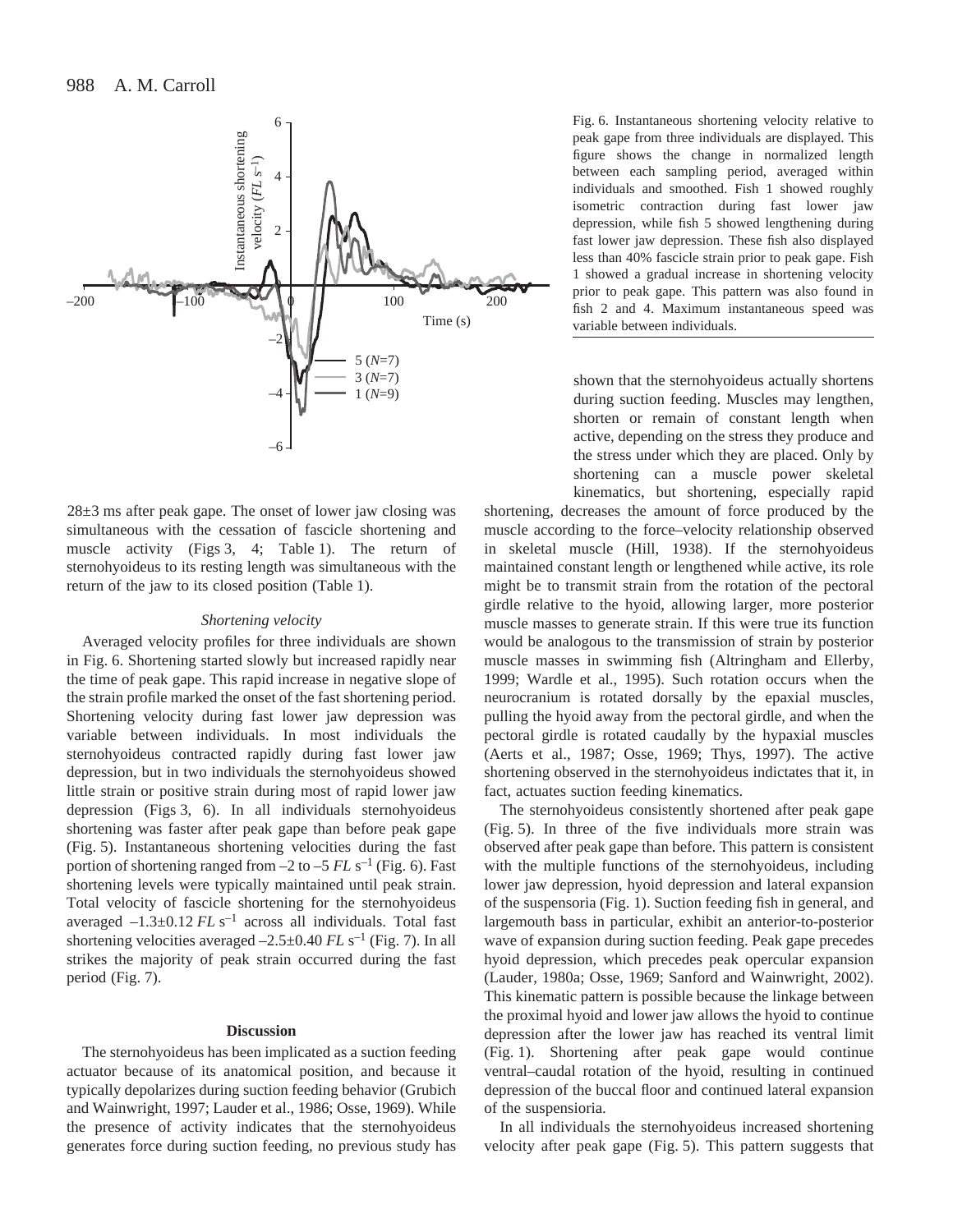

sternohyoideus loading may be reduced after peak gape. Loads may be reduced because the lower jaw is no longer rotating, and because other cranial structures are not accelerating as rapidly as prior to peak gape, reducing hydrodynamic load (Sanford and Wainwright, 2002). The major source of loading during suction feeding appears to be negative internal buccal pressure (Alexander, 1969), the magnitude of which is greatly decreased after peak gape (Sanford and Wainwright, 2002). These factors would all contribute to decreased loading and increased shortening velocity after peak gape.

#### *Individual variation in sternohyoideus function*

In two of the five studied individuals the sternohyoideus lengthened slightly or contracted isometrically during fast lower jaw depression. One explanation for this observation is that the sternohyoideus was stretched by rotation of the hyoid away from the pectoral girdle as described above. By contracting eccentrically the sternohyoideus might be able to generate greater force than it would be able to during shortening (Hill, 1938; Lindstedt et al., 2002). Why this pattern was consistently observed in some individuals and not others is not apparent from this study, but it may have been the result of subtle differences in muscle activation between individuals. Individual variation is common in studies of both suction feeding and muscle function (e.g. Gillis and Biewener, 2000; Grubich and Wainwright, 1997). Furthermore, jaw opening in teleosts is actuated by multiple complex and redundant musculoskeletal systems (Adriaens et al., 2001; Lauder, 1980a; Westneat, 1990), so there is potential for variation in how these systems are used between individuals.

# *Suction feeding in largemouth bass* 989

Fig. 7. Velocity and strain by individual. Total shortening velocity is the total strain distance divided by the time between strain onset and peak strain. Fast shortening velocity is the total strain between onset of fast shortening and peak strain divided by the time between the onset of fast shortening and peak strain. Strain and shortening velocity are expressed as negatives to facilitate viewing. Mean total shortening velocity (including slow shortening) was  $-1.3$  *FL* s<sup>-1</sup>. Mean fast shortening velocity across individuals was  $-2.5$  *FL* s<sup>-1</sup>, suggesting that the sternohyoideus functions to produce mechanical power. The majority of strain occurred in the fast portion of the strain cycle in all individuals. *l*, minimum *FL*, *l*0, resting *FL.*

# *Activation and strain*

In many reported vertebrate behaviors muscle activation precedes shortening by  $20-80$  ms (e.g. Franklin and Johnston 1997; Gillis and Biewener, 2000; Olson and Marsh, 1998; Lutz and Rome, 1994). In this study measurable activation was not detected until an average of 23 ms *after* the onset of the slow fascicle shortening (Table 1, Fig. 4). The sternohyoideus may be returning to resting

length after being passively stretched by an antagonistic muscle or be slackening by action of a synergistic muscle. Elevation of the lower jaw by the adductor mandibulae would stretch the sternohyoideus, but these muscles are not detectably active prior to expansion in largemouth bass (Wainwright and Richard, 1995).

Passive shortening in the sternohyoideus might also have been caused by depression of the lower jaw through the opercular linkage (Lauder, 1980a). A small muscle, the levator operculi, links the operculum to the neurocranium and is thought to depress the lower jaw through a linkage involving the opercular series. This muscle is typically active prior to the sternohyoideus (Grubich and Wainwright, 1997; Lauder et al., 1986; Osse, 1969) and is thought to actuate the slow phase of lower jaw depression (Aerts et al., 1987; Osse, 1969). In doing so it may allow the sternohyoideus to shorten. The onset of shortening and the onset of activation were variable within individuals, but the sternohyoideus was never active prior to shortening. However, several strikes showed nearly simultaneous onset of shortening, jaw depression and activation (Fig. 3). In these strikes the levator operculi may have been activated at the same time as the sternohyoideus.

# *Muscle function for power production*

The shortening velocities measured in this study suggest that the sternohyoideus functions to generate mechanical power during suction feeding. In all individuals, the sternohyiodeus actively shortened during part or all of its active period, generating mechanical power. Shortening velocity averaged  $-2.5$  *FL* s<sup>-1</sup> during fast shortening. Although it cannot be concluded from *in vivo* data alone, this velocity may maximize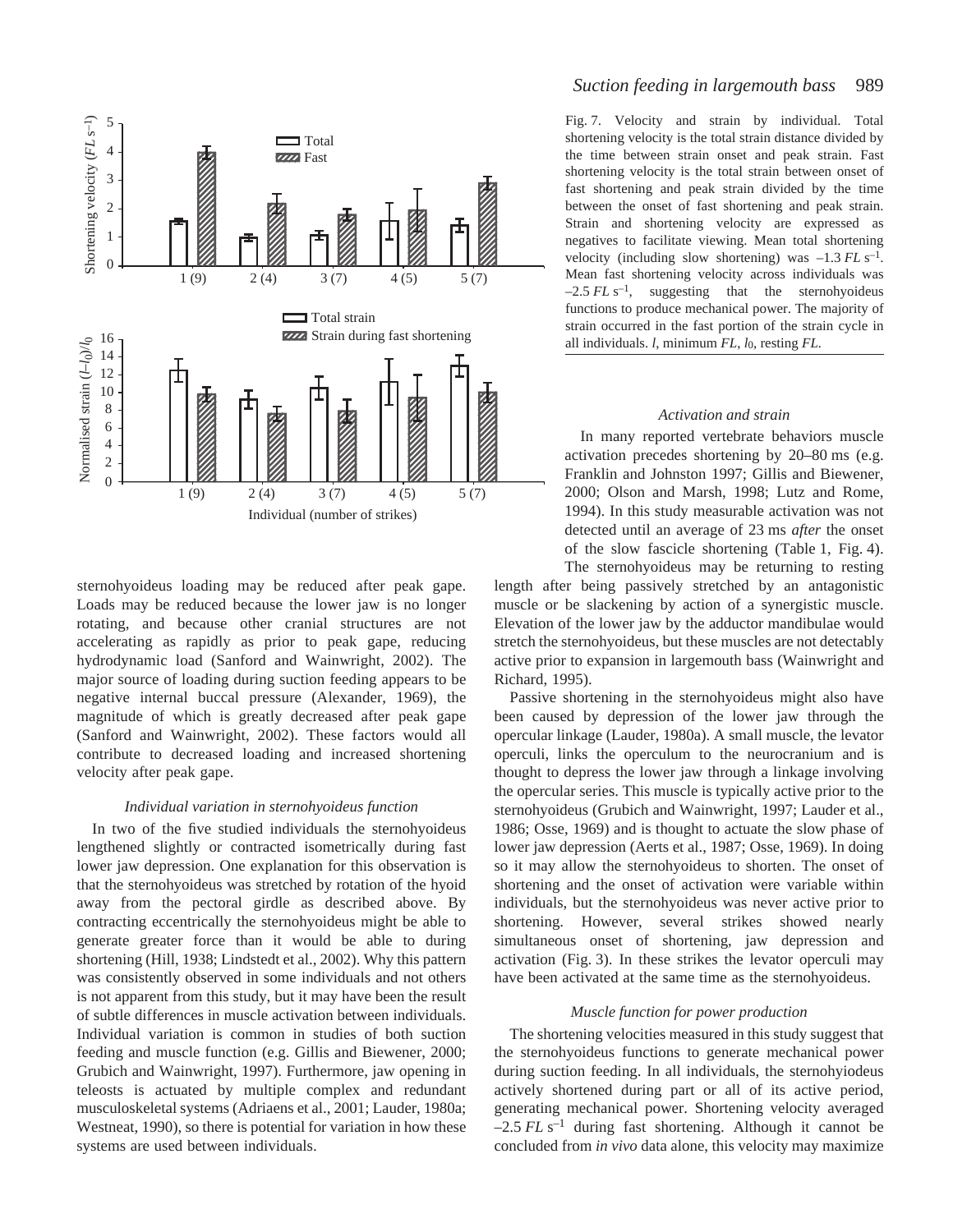#### 990 A. M. Carroll

mass-specific production of muscle velocity. Peak muscular power production occurs at approximately 1/3 maximal velocity (Askew and Marsh, 1998; Hill, 1938). Maximal velocities for suction feeding muscles are not known in fish, but maximum velocities for fish white axial muscle at 22° approximate 7-10  $FLs^{-1}$  (Aerts et al., 1987; Beddow and Johnston, 1995). Furthermore, the shortening velocities measured in this study were similar to those of other ectothermic vertebrates performing power-limited behaviors at similar temperatures (Ellerby and Altringham, 2001; Lutz and Rome, 1994; Nelson and Jayne, 2001; Olson and Marsh, 1998). Without *in vitro* data, however, it cannot be concluded that the sternohyoidues contracts at velocities that permit maximal mass-specific power production.

Maximizing muscular power production may be an important component of successful suction feeding on evasive prey (Aerts et al., 1987; Alexander, 1969). To be successful a suction-feeding predator must accelerate a sufficient volume of water to entrain prey before the prey has a chance to escape. The energetic cost of doing so equals the pressure resisting expansion multiplied by the total change in buccal volume (see, for example, Marsh et al., 1992). With variable pressure, the total work  $(W_{tot})$  equals the pressure resisting expansion as a function of volume *V* integrated from starting volume  $(V_0)$  to final volume (V<sub>final</sub>). The total pressure resisting cranial expansion  $(P_{\text{tot}})$  is the sum of sub-ambient pressure inside the mouth ( $P_{\text{out}}$ ) and the supra-ambient pressure outside expanding cranial elements (*P*in):

where

$$
P_{\text{tot}} = P_{\text{out}} - P_{\text{in}} \,,\tag{2}
$$

 $W_{\text{tot}} = \begin{cases} P_{\text{tot}}(V)dt, \end{cases}$  (1)

 $P_{\text{tot}}(V)dt$ ,

The power required for cranial expansion is equal to the total mechanical work done on the water divided by the total time *t* of volume expansion:

 $\int$  $\downarrow$  $\int$ 

*V*0

*V*final

$$
\frac{W_{\text{tot}}}{t_{\text{final}} - t_0} = \text{Total power.}
$$
 (3)

The power required for suction feeding would therefore increase linearly with decreasing duration of cranial expansion (*t*final–*t*0) even if the incurred hydrodynamic resistance were independent of strike duration. In fact, hydrodynamic loading probably increases with increasing speed of volume expansion. Although the hydrodynamics of suction feeding are extremely complex and poorly understood, the pressure measured inside the expanding buccal cavity probably results from the inertia of water entering the mouth (Muller et al., 1982); it can therefore be expected that the more rapidly the volume expansion takes place the more intense the negative pressures that resist expansion. There is empirical evidence to support this assumption: Sanford and Wainwright (2002) found that internal pressure in largemouth bass increased with increasing acceleration of cranial expansion.

Similarly, positive pressures outside expanding cranial elements may increase with increasing suction feeding speed. This pressure is due to the inertia of water (added or virtual mass) displaced by the expanding cranial elements and would be expected to increase linearly with increasing cranial acceleration (Batchelor, 1967; Daniel, 1984; Vogel, 1994). In a detailed theoretical analysis of shrimp tail flips, which occur on time scales similar to suction feeding, Daniel and Meyhofer (1989) found that predicted muscle force increased exponentially with decreasing duration of the tail flip. Furthermore, differential pressures measured on the tail of swimming cod *Gadus morhua* were shown to increase with increasing tail rotational acceleration (Webber et al., 2001).

If the above analysis is correct, increased suction feeding performance, in an individual fish, is limited by muscular power. Therefore, fish that use suction feeding to capture evasive prey ought to possess musculoskeletal morphologies that permit fascicles to shorten at velocities that maximize their intrinsic power capabilities. In other words, fish that feed on evasive prey ought to be 'geared' for power generation. This study supports this theoretical prediction: sternohyoideus fascicles contract at velocities consistent with the production of mechanical power. Whether the shortening velocities measured in this study approximate the optimal shortening velocity for power production must be determined by *in vitro* measurements of muscle fiber performance, as has been done in other systems (Lutz and Rome, 1994; Marsh et al., 1992; Peplowski and Marsh, 1997; Rome et al., 1993; Wakeling and Johnston, 1998).

I would like to thank Miriam Ashley-Ross and Richard Marsh for help with techniques, Rachel Wiley for help during experiments, and Peter Wainwright, Robert Josephson and two anonymous reviewers for their invaluable help with the manuscript. Some equipment used in this study was purchased with funds from the Jastro-Shields Graduate Research Grant, and a University of California, Davis Graduate Research Award. This research was also supported by NSF grant IBN-0076436 to Peter Wainwright.

#### **References**

- **Adriaens, D., Aerts, P. and Verraes, W.** (2001). Ontogenetic shift in mouth opening mechanisms in a catfish (Clariidae, Siluriformes): A response to increasing functional demands. *J. Morphol.* **247**, 197-216.
- **Aerts, P., Osse, J. W. M. and Verraes, W.** (1987). Model of jaw depression during feeding in (*Astatotilapia elegans*: Teleostei Cichlidae): mechanisms for energy storage and triggering. *J. Morphol.* **194**, 85-109.
- **Alexander, R. M.** (1969). Mechanics of the feeding action of a cyprinid fish. *J. Zool. (Lond.)* **159**, 1-15.
- **Altringham, J. D. and Ellerby, D. J.** (1999). Fish swimming: patterns in muscle function. *J. Exp. Biol.* **202**, 3397-3403.
- **Askew, G. N. and Marsh, R. L.** (1998). Optimal shortening velocity *V*/*V*max) of skeletal muscle during cyclical contractions: Length–force effects and velocity-dependent activation and deactivation. *J. Exp. Biol.* **201**, 1527- 1540.
- **Batchelor, G. K.** (1967). *An Introduction to Fluid Dynamics*. Cambridge, England: Cambridge University Press.
- **Beddow, T. A. and Johnston, I. A.** (1995). Plasticity of muscle contractile properties following temperature acclimation in the marine fish *Myoxocephalus scorpius*. *J. Exp. Biol.* **198**, 193-201.